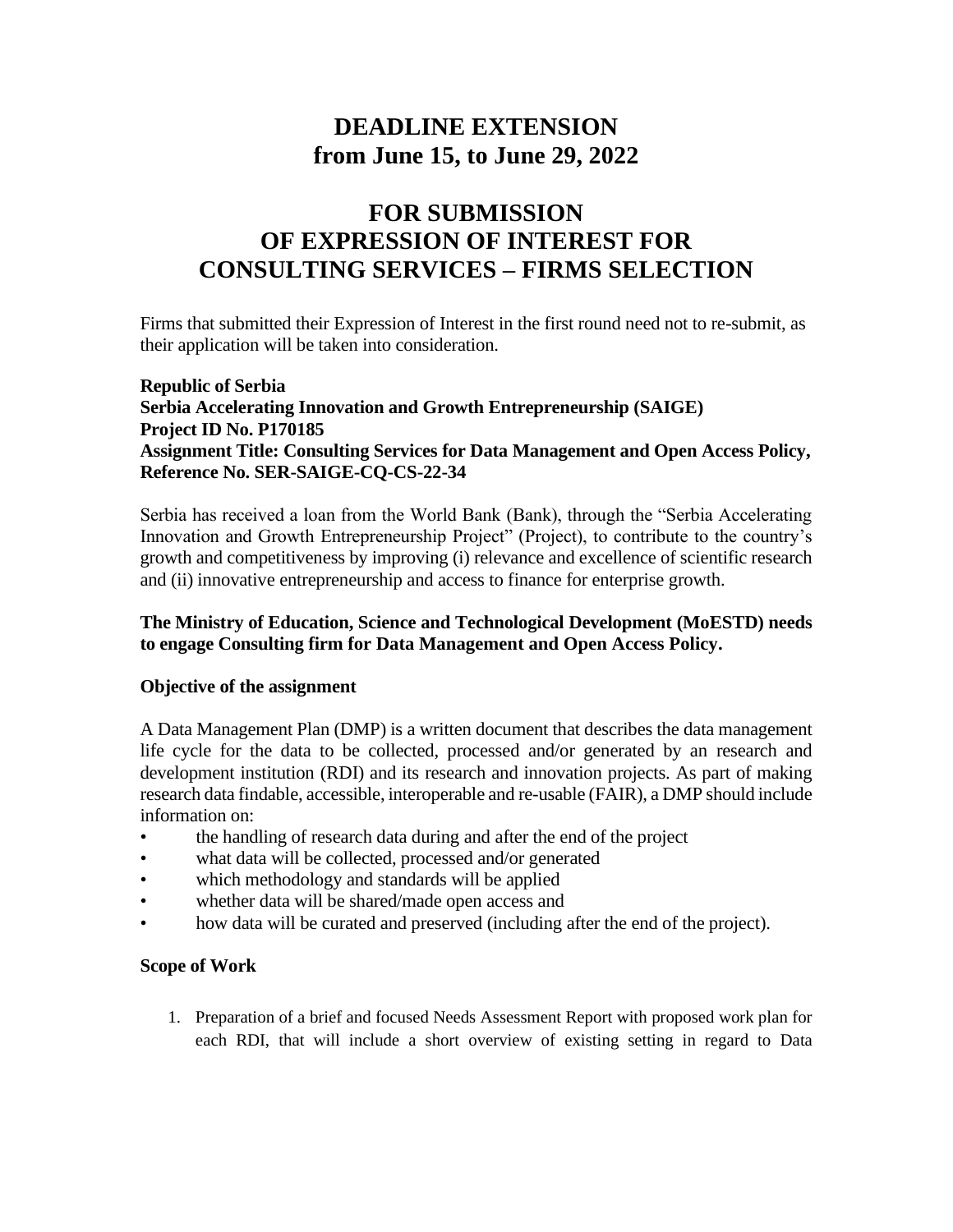management and open access policy (rules, policies and procedures and their compliance with applicable law and data protection principles, including GDPR<sup>1</sup>).

- 2. Perform detailed data mapping, including: if and how RDIs re-use any existing research data and for which purposes; reasons for discarding in case re-use of any existing data has been considered; what types and formats of data RDIs generate or re-use; what is the purpose of the data generation or re-usage and its relation to the objectives of RDIs and their projects; what is the expected size of the data that RDIs intend to generate or re-use; what is the origin of the data, either generated or re-used; to whom else might the data be useful (data utility).
- 3. Support establishment and maintenance of the Register of Processing Activities.
- 4. Perform integrative risks assessment of information security and impact of processing activities for personal data and draft Assessment Report, carry out Data Protection Impact Assessment, if needed, and propose adequate technical and organizational measures to mitigate identified risks to acceptable level and provide support to their implementation.
- 5. Draft Data Management Plan, including Open Research Data Access Policy and the Rulebook on Protection of Personal Data.
- 6. Support implementation of Data Management Plan, including Open Research Data Access Policy, and taking necessary assistance actions when needed.
- 7. Capacity building, including relevant coaching sessions, trainings and workshops, delivered for one or more RDIs at the same time, on data management and open access planning for future research projects.
- 8. Preparation of short and focused final report summarizing the process, methodology, and expert support provided to the RDIs, with lessons learned and recommendations for further improvements. The final report should be submitted to PIU/MoESTD at the end of the assignment.

# **Experience and Qualifications of the Consulting firm and the staff of the Consulting firm**

The law or consultancy firm must possess the following qualifications:

- Be a legal entity registered in the Republic of Serbia,
- At least 10 years of general experience in providing expert support in Serbia to public and private sector for data usage and data security,
- Proven record on successful completion of at least 5 assignments in providing consultancy to clients in the field of data management in the last five years,
- Capacity to assign a qualified and experienced team (either directly or as subcontractors) that will work on this assignment: 2 Key Experts with adequate qualifications for this

<sup>&</sup>lt;sup>1</sup> General Data Protection Regulation (GDPR) and Law on Personal Data Protection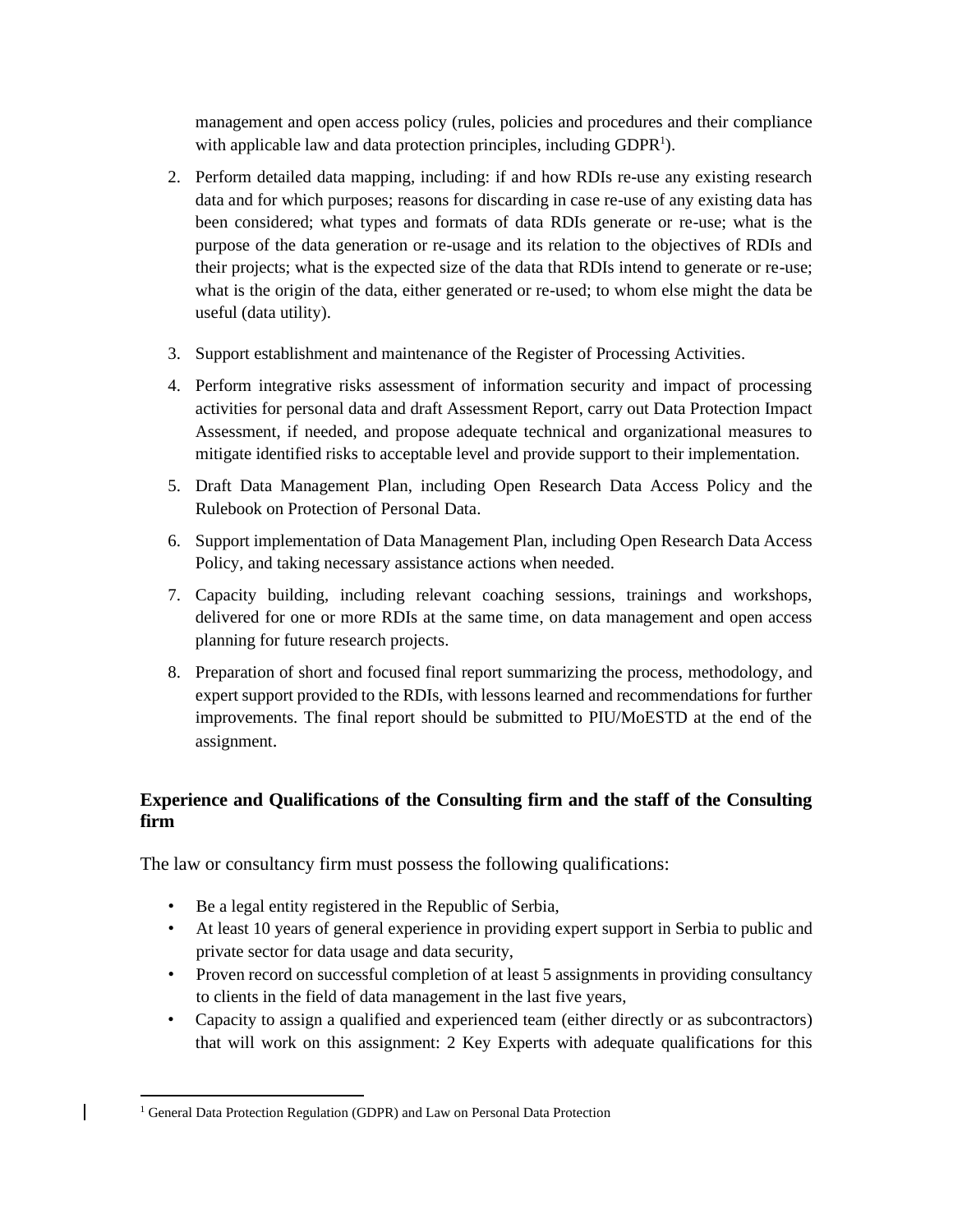contract (qualifications of key personnel will be jointly taken into consideration i.e. qualifications of key personnel as a group will be evaluated) as follows:

Required qualifications of the Key Experts:

- Legal Consultant
	- University degree in law obtained from a University in Serbia and/or membership in the Bar Association;
	- Additional education, training and/or experience in the field of data protection;
	- Minimum 5 years of professional experience in advising clients on legal aspect of data management and/or data protection, with strong knowledge of the applicable Serbian and European legal framework;
	- Previous experience of producing and customizing legal documents in the field of data management and/or data protection;
	- Professional experience in advising RDIs on legal issues of data management and/or data protection;
	- Excellent spoken and written Serbian and English language skills.
	- Excellent organizational, team work and time management skills.
- Information Security Management and Risk Management Consultant
	- University degree in technical sciences, postgraduate academic degree (PhD, master's degree, specialist academic degree) would be considered advantage;
	- Additional education, training in the field of data management and/or data protection – information security management and risk management;
	- Minimum 5 years of professional experience in advising clients and/or academic background in the field of information security management, risk management and/or scientific development (in dept knowledge, professional experience and understanding of R&D information security would be strong advantage);
	- Previous experience in advising in the field of data protection and risk management related to state-owned institutions and/or R&D institutions;
	- Excellent spoken and written Serbian and English language skills;
	- Excellent organizational, team work and time management skills.

Any changes in the team of key experts or additional expert engagements during the assignment should be subject of prior approval by the PIU/MoESTD.

# Selection of Consulting firm

The Consulting firm will be evaluated applying the following evaluation criteria:

|                                                   | `riteria | Weight |
|---------------------------------------------------|----------|--------|
| General experience in the field of the assignment |          |        |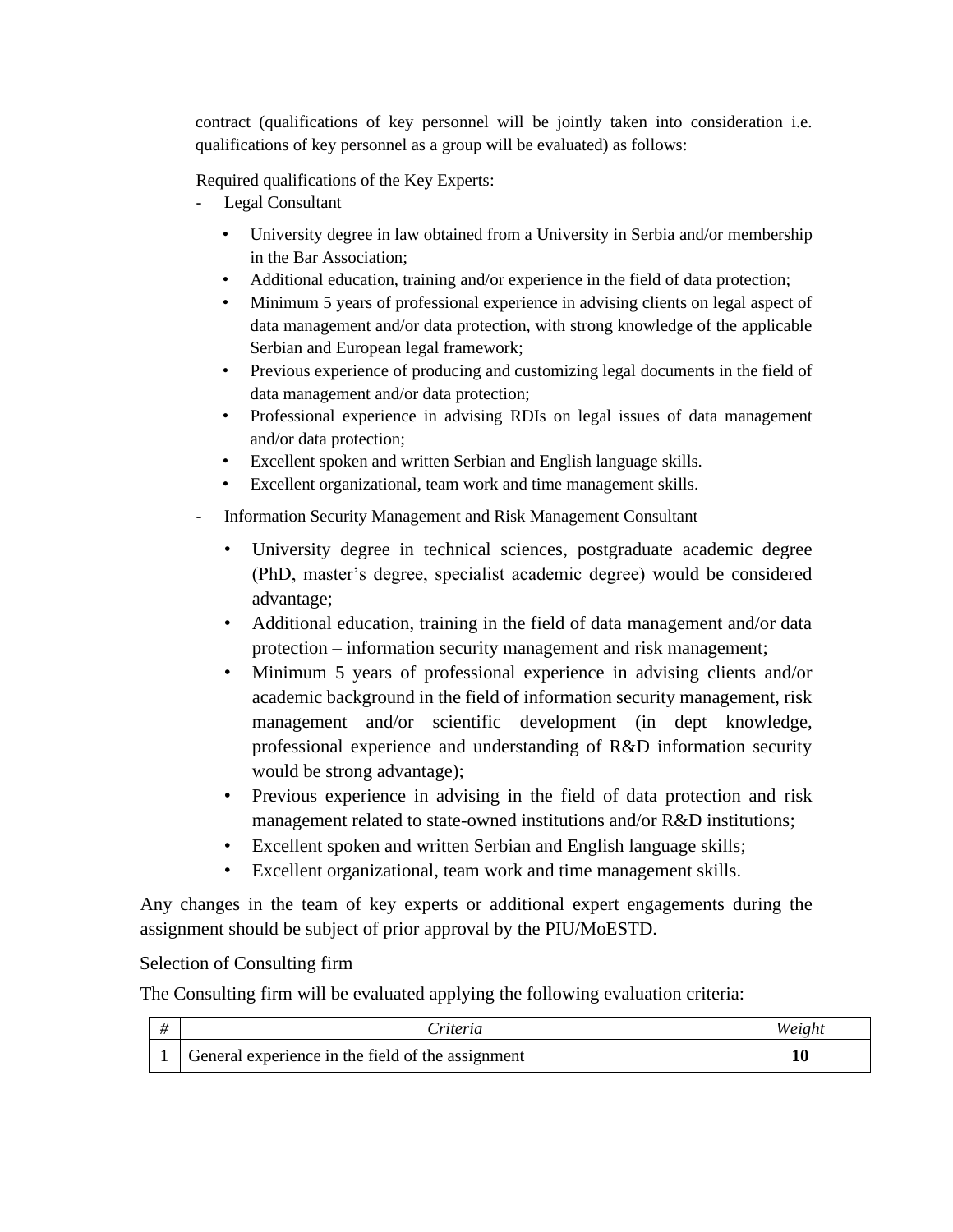| Specific experience relevant to the assignment                                                                                                                                                                                                                                                | 40 |
|-----------------------------------------------------------------------------------------------------------------------------------------------------------------------------------------------------------------------------------------------------------------------------------------------|----|
| Key Experts' qualifications and competence for the assignment                                                                                                                                                                                                                                 | 50 |
| The Key Experts' qualifications shall be evaluated according to the following<br>sub-criteria and their belonging weights:<br>a) General qualifications (general education and experience)<br>20%<br>similar<br>b) Adequacy for the Assignment (relevant experience in<br>assignments)<br>80% |    |

# **Timing and Duration**

The Consulting firm is expected to be engaged for a period of 12 months, and with a possibility of extension subject to performance and project needs. The firm will ensure that Key Experts are allocated with sufficient number of days to accomplish their tasks with required quality. The expected time effort is approximately 150 working days. The assignment is envisaged to start in June 2022.

The detailed Terms of Reference for the above referenced consulting services is posted on the website of the MoESTD [http://www.mpn.gov.rs/saige/.](http://www./)

The Central Fiduciary Unit (CFU) of the Ministry of Finance now invites eligible consulting firms ("Consultants") to indicate their interest in providing the Services.

The Consultant will be selected in accordance with the *Consultant's Qualifications Based Selection (CQS)* method as set out in the *World Bank's Procurement Regulations for IPF Borrowers – Procurement in Investment Project Financing Goods, World, Non-Consulting and Consulting Services (July 2016, revised November 2017 and August 2018)* ("the Regulations").

# **Interested and eligible consulting firm for this position should send Expression of Interest in English by e-mail to the contact information listed below**.

Consulting firms may associate with other firms to enhance their qualifications, but should indicate clearly whether the association is in the form of a joint venture and/or a subconsultancy. In the case of a joint venture, all the partners in the joint venture shall be jointly and severally liable for the entire contract, if selected.

# **Expressions of interest from eligible firms/ joint ventures should specify the following relevant information**:

project title or relevant assignment; description of the work performed; year of project implementation; country/region; client's contact (first and last name, e-mail address, telephone number); CVs of key experts.